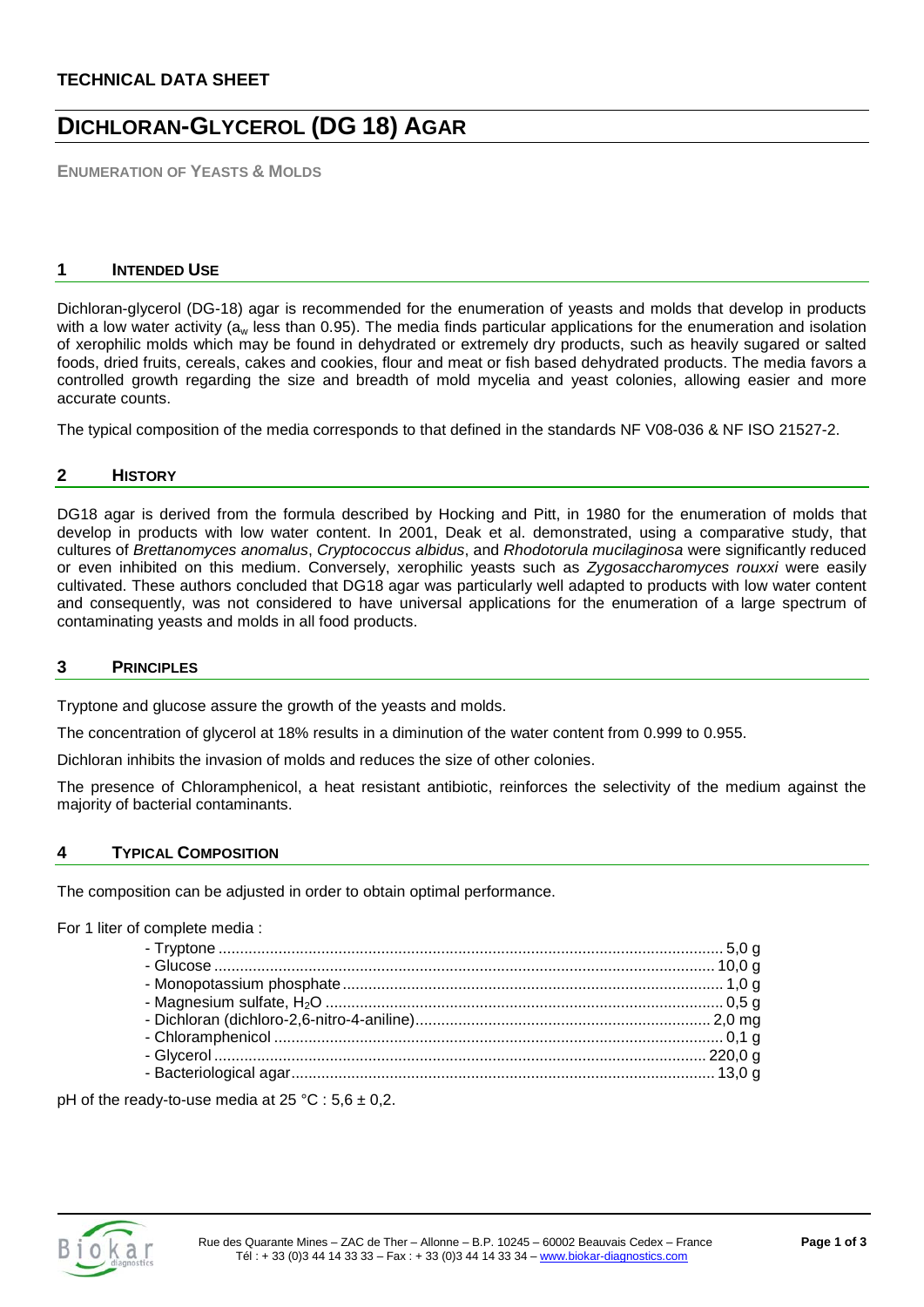#### **For 29,6 g of dehydrated base BK170**

| Glycerol not included ; must be added<br>extemporaneously |
|-----------------------------------------------------------|
| - Dichloran (dichloro-2,6-nitro-4-aniline)  2,0 mg        |
| - Glucose<br>$10,0$ q<br>- Monopotassium phosphate  1,0 g |
| - Tryptone                                                |

### **For 1 liter of ready-to-melt (BM109)**

| - Tryptone                                       |  |
|--------------------------------------------------|--|
| - Glucose                                        |  |
|                                                  |  |
|                                                  |  |
| - Dichloran (dichloro-2,6-nitro-4-aniline)2,0 mg |  |
|                                                  |  |
| - Glycerol memorantena and 220,0 g               |  |
|                                                  |  |
|                                                  |  |

# **5 PREPARATION**

#### **Dehydrated media preparation :**

- Dissolve 29.6 g of dehydrated base media (BK170) in 1 liter of distilled or demineralized water.
- Add 220.0 g of glycerol .
- Slowly bring to a boil, stirring with constant agitation until complete dissolution.
- Dispense into tubes or vials, 100 mL per container.
- Sterilize in an autoclave at 121°C for 15 minutes.
- Cool and maintain at 44-47 °C.

#### **6 INSTRUCTIONS FOR USE**

## **Pour plate inoculation (NF V08-036)**

- Transfer 1 mL of the product to analyze and its serial tenfold dilutions to sterile Petri dishes.
- Pour roughly 15 mL of molten medium to each plate.
- Homogenize by swirling. Let solidify on a cool surface.
- Incubate at  $25 \pm 1$  °C for 5 days.

#### **Surface inoculation (NF ISO 21527-2)**

- Pour the media into sterile Petri plates.
- Dry the plates in an incubator with the covers partially removed.
- Transfer 0.1 mL of the product to analyze and its serial tenfold dilutions into the surface of plates.
- Inoculate the sample by streaking on the surface.
- Incubate plates, lids uppermost, at  $25 \pm 1$  °C for 5 to 7 days.

## **7 RESULTS**

Count those plates containing less than 150 colony forming or mycelial forming units.

 **Reconstitution : 29,6 g/L + 220 g/L of glycerol Sterilization :** 

**15 min at 121 °C**

 **Inoculation : 1 mL in depth** 

$$
\frac{\sqrt{Incubation:}}{5 \text{ days at } 25 \pm 1 \text{ °C}}
$$